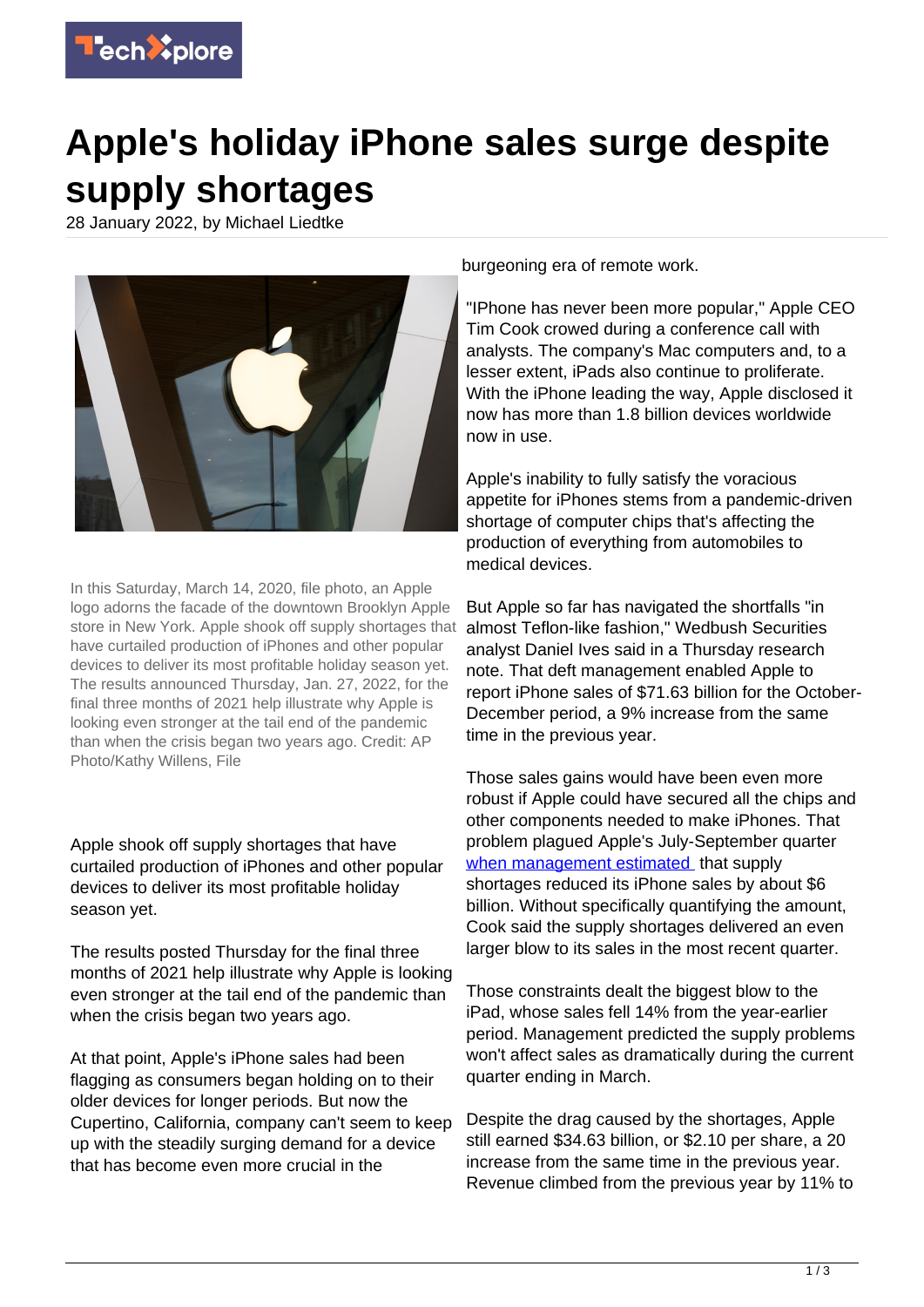

## \$123.95 billion.

Apple's ongoing success help push the company's market value above \$3 trillion for the first time earlier this month. But its [stock price](https://techxplore.com/tags/stock+price/) has tumbled 13% since hitting that peak amid worries about a projected rise in interest rates aimed at dampening the torrid pace of inflation that has been fueled in part by supply shortages.

Its shares gained more than 5% in Thursday's extended trading after the Apple's fiscal first-quarter numbers came out.

The supply issues looming around Apple's devices have magnified the importance of the company's services division, which is fueled by commissions from digital transactions on iPhone apps, subscriptions to music, video streaming and repair plans.

The up to 30% commissions Apple collects from apps distributed through its exclusive app store have become a focal point of a fierce legal battle that unfolded in a high-stakes trial year, as well as proposed reforms recently introduced in the U.S. Senate seeking to down the company's barriers preventing consumers from using alternative payment systems.

For now, though, the services division is still booming. Its revenue in the past quarter hit \$19.52 billion, a 24% increase.

Apple is widely believed to be maneuvering toward another potentially huge money-making opportunity with the introduction of an augmented reality headset that would project digital images and information while its users interact with other physical objects and people. True to its secretive form, the company has never said it is working on that kind of technology.

But Cook has openly shared his enthusiasm for the potential of augmented reality in past public presentations, and reiterated that point during Thursday's conference call.

"We see a lot of potential in that space, and are investing accordingly," he said in response to a

question.

Some analysts believe the long-rumored headset could finally roll out later this year—unless it's delayed by supply shortages.

© 2022 The Associated Press. All rights reserved. This material may not be published, broadcast, rewritten or redistributed without permission.